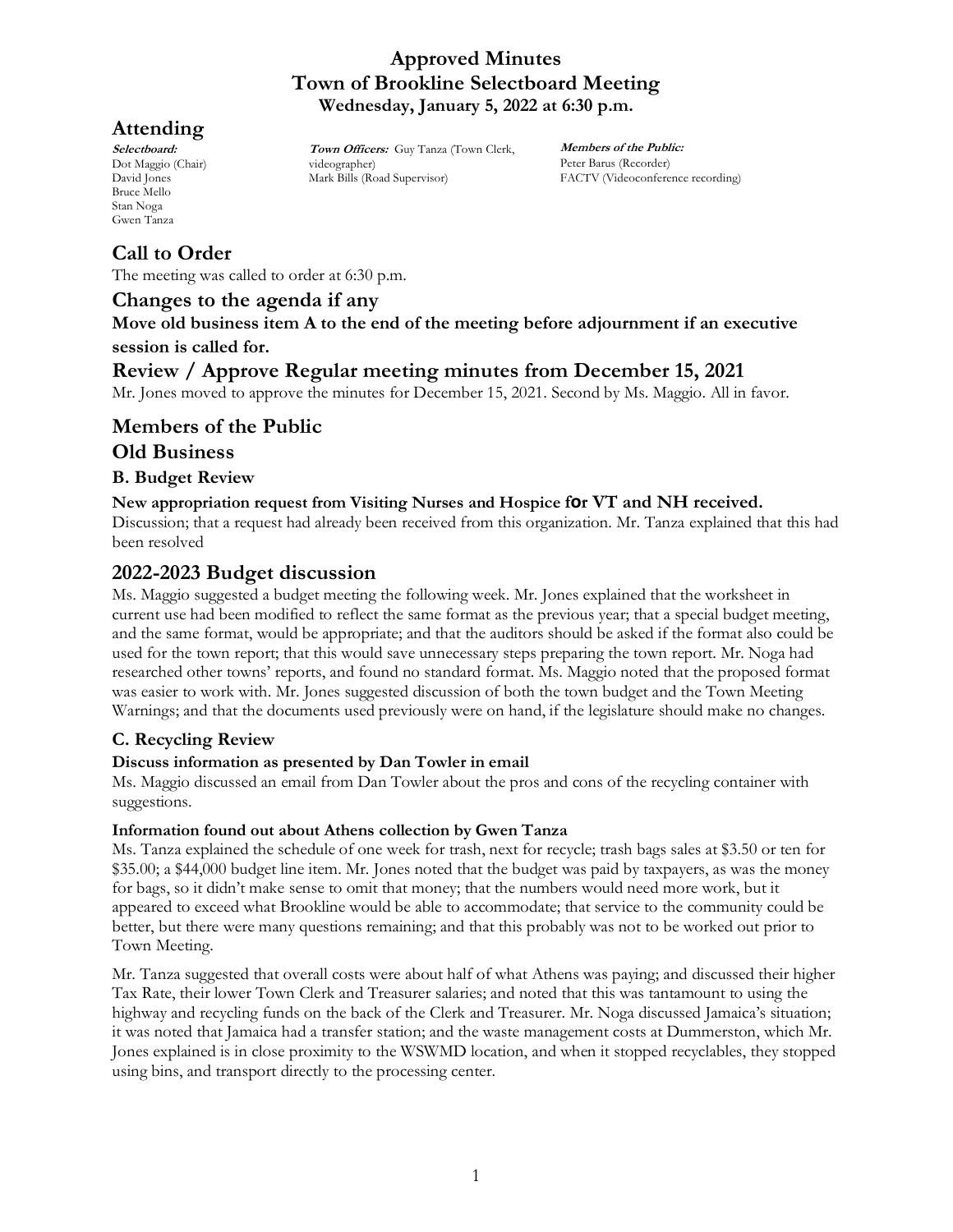Mr. Noga discussed Townshend's costs, and revenue from sales of trash bags. Mr. Tanza noted that the local service was a very good deal, fits the town well. Ms. Maggio noted that the budget for recycling had gone down.

Ms. Mggio will communicate with Mr. Towler.

Mr. Jones observed that the public vote would be the survey on what the town wanted.

## **D. Town Meeting**

#### **Town Moderator search**

Ms. Maggio noted that David Parker had retired after 17 years; and had offered to help anyone interested in the position (with orientation); that there were several elected positions currently vacant; that on *Front Porch Forum* there was a notice along similar lines from Newfane. Ms. Maggio suggested making a list of upcoming vacancies.

#### **Discuss Australian Ballot requirements for 2022 Town Meeting. SB must vote at a duly warned meeting for this change if allowed by the Vermont Legislature.**

There was discussion the impact of Australian balloting on the process; that in a permanent Australian ballot process there were signature requirements, but in this case the signature requirements had been waived for towns using Australian ballot on a temporary basis. Mr. Tanza suggested that any action should be delayed awaiting pending further legislation on this. There was discussion of different interpretations towns had made of previous Australian ballot legislation; that there would probably be multiple new agenda items related to this; that it should be on the next regular meeting agenda to make sure legislative changes were complete, leaving adequate time to structure the Warning.

### **New Business**

## **1. The members of the Brookline Meeting House Committee would like the selectboard to review and approve the Request for Proposal for the Scope of Work that needs to be done at the Historic Church. Brattleboro Reformer will be the Newspaper used to publish the BID when approved. Read Below**

# **REQUEST For Proposal To Be completed on or before October 15, 2022.**

Flashing repair. (including methods and materials):

• Provide a 64' man lift to access the side and headwalls of the steeple • Remove trim boards and clapboards in an area around base of the clapboard steeple \*Any compromised wood needs to be replaced with like wood \*Clapboards at corner boards need to be trimmed at roofline making a 2" reveal from wood to slate • Remove slate at the sidewalls • Furnish and install 20 oz copper head and sidewall step flashing • Reinstall previously removed trim and clapboards • Reinstall previously removed slates

Exterior painting of the steeple. (including methods and materials):

• scraping all loose and failing paint, • power wash to remove mildew and dirt • sealing nailheads and knots • oil primer • repair and renail any loose clapboard • caulking • two coats of acrylic finish • Shutters will be scraped, primed and painted with two coats of finish paint

Ms. Maggio noted that this was not an appropriation request, that funds would be raised through donations, pledges, etc.; and discussed the language in the RFP.

Mr. Mello discussed bat remediation; painting and repair; lift rental; potential vendors. Ms. Maggio suggested that certain phraseology would be needed regarding insurance, completion date; etc. Mr. Noga discussed the condition of the clapboards and Historic National Register requirements, and noted that a gap had been pointed out below the bell area. Mr. Jones suggested meeting with Mr. Bourne.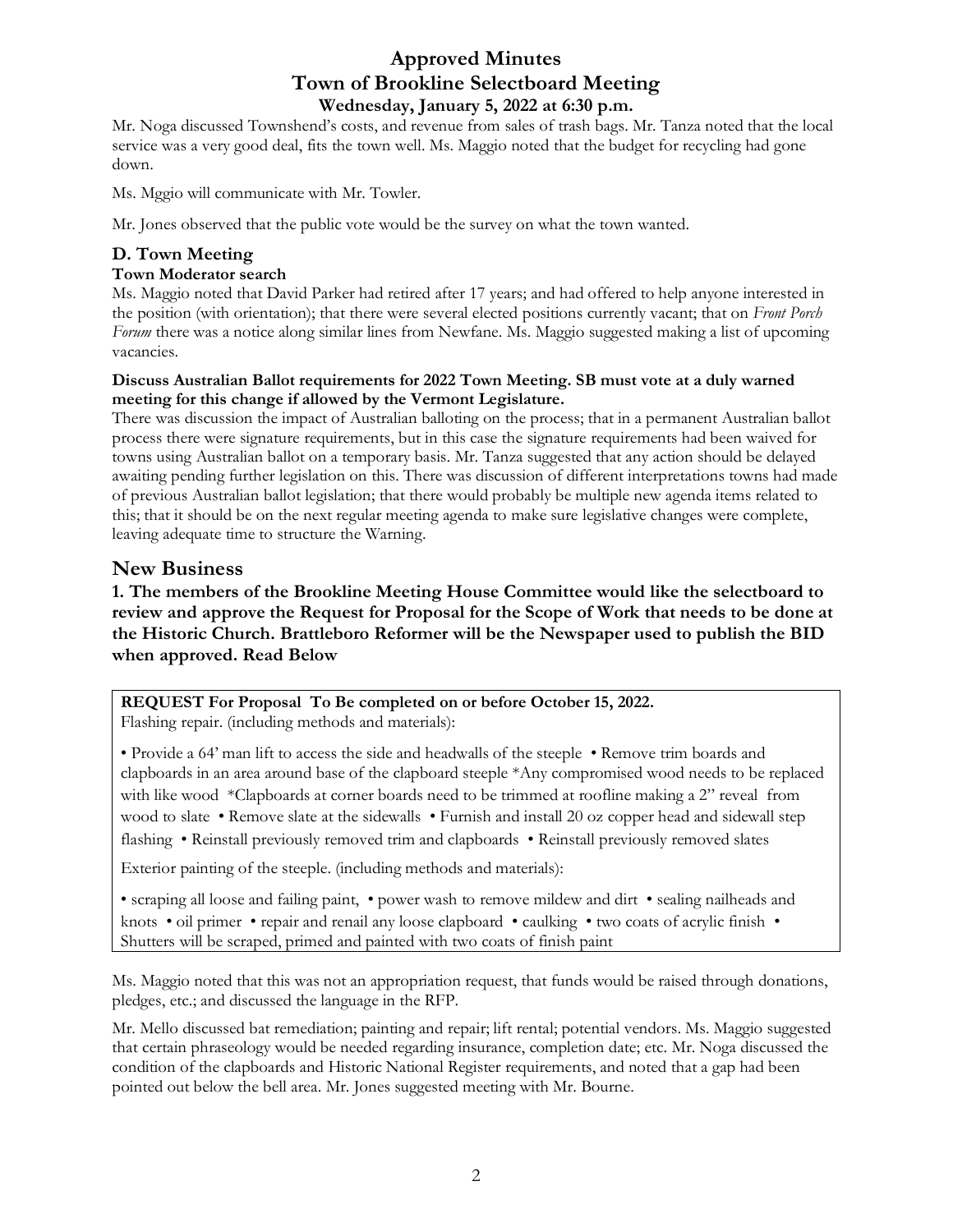Ms. Maggio noted a meeting of the committee at town hall, January 11, 2022, at six p.m.

Mr. Mello discussed cost.

#### **Tabled.**

## **Reports**

#### **A. Town Clerk Report - Guy Tanza**

two week break; dog licensing started; real estate quiet; end-of-year chores; preparing for elections, school budget; digitizing project continuing;

### **B. Selectboard Chair Report - Dot Maggio**

## **Health Officer work re: 3 domestic ducks killed & 2 injured by 2 dogs on Hill Road. - 10 Day Rabies Quarantine Ordered. ACO followed up with WCHS and town licensing requirements. January 4 revisit dogs. January 10th vaccination date.**

Ms. Maggio reported ACO work with residents regarding two cats; a domestic dog complaint involving dead ducks; a quarantine for rabies (10th day); that photos showed the animals in good health; and that breed, etc., registration for rabies January 10 with the Humane Society; that they must register the dogs and make restitution to the duck owner; regarding the cat complaint, resident would like to keep the cats, one of which they recognized (and was microchipped), owned by a resident who was willing to transfer ownership as the cat refused to stay on their property.

#### **Current contract for Brookline's Road Materials on file**

Ms. Maggio discussed contracts for highway maintenance, etc.; the need to reissue the contract, circulated for next meeting (A. S. Clark invited).

#### **Request for a three year lease received for the school building. To be discussed in the Executive Session.**

#### **Using the Bridge/Culvert Municipal Bond money for storm related damage and culvert repairs as allowed. Repaid when FEMA reimburses Brookline. Discussion.**

Ms. Maggio discussed the municipal bond, about \$90,000 left, only for bridges and culverts; fixed payment of \$10,000 per year; FEMA reimbursement not expected until about June, would like to ask the Treasurer to look at the accounting involved in transferring the liabilities.

Mr. Tanza discussed the fund accounts, noting that the FEMA funds had been promised; that the town was in good shape; anticipating \$140,000 (75% reimbursement); the town still owing about \$20,000; and cautioned that the bond was restricted (and budgeted) to bridges and culverts; and discussed the condition of the culverts. There was discussion. Ms. Maggio noted that with eighteen months to complete the work, this would extend into the next fiscal year.

#### **C. Building Commissioner Report - Bruce Mello**

Mr. Mello discussed SLP heating issues; the town office rodent situation (no mice); there was discussion. Mr. Mello discussed awaiting Cota & Cota analysis of the SLP HVAC system, not working right; discussed boilers, beyond life expectancy.

Ms. Maggio will research funding for the project. Mr. Mello recommended that the system be replaced. Mr. Noga concurred that replacement would be cost-effective.

#### **D. Any other reports - discussions by Selectboard members**

There was discussion of recent webinars in which members had participated.

#### **E. Road Supervisor Report - E. Mark Bills**

Mr. Bills discussed concerns about use of Putney Mountain Road in winter, noting a message from Mr. Swing about traffic on the road, concerns about maintenance, diverting traffic in winter; discussions with Mr. Clark, that the road could not be closed legally because it goes between towns; that signage is ignored; considering options, such as applying crushed stone during thaw; that several cars from out of state had come down; the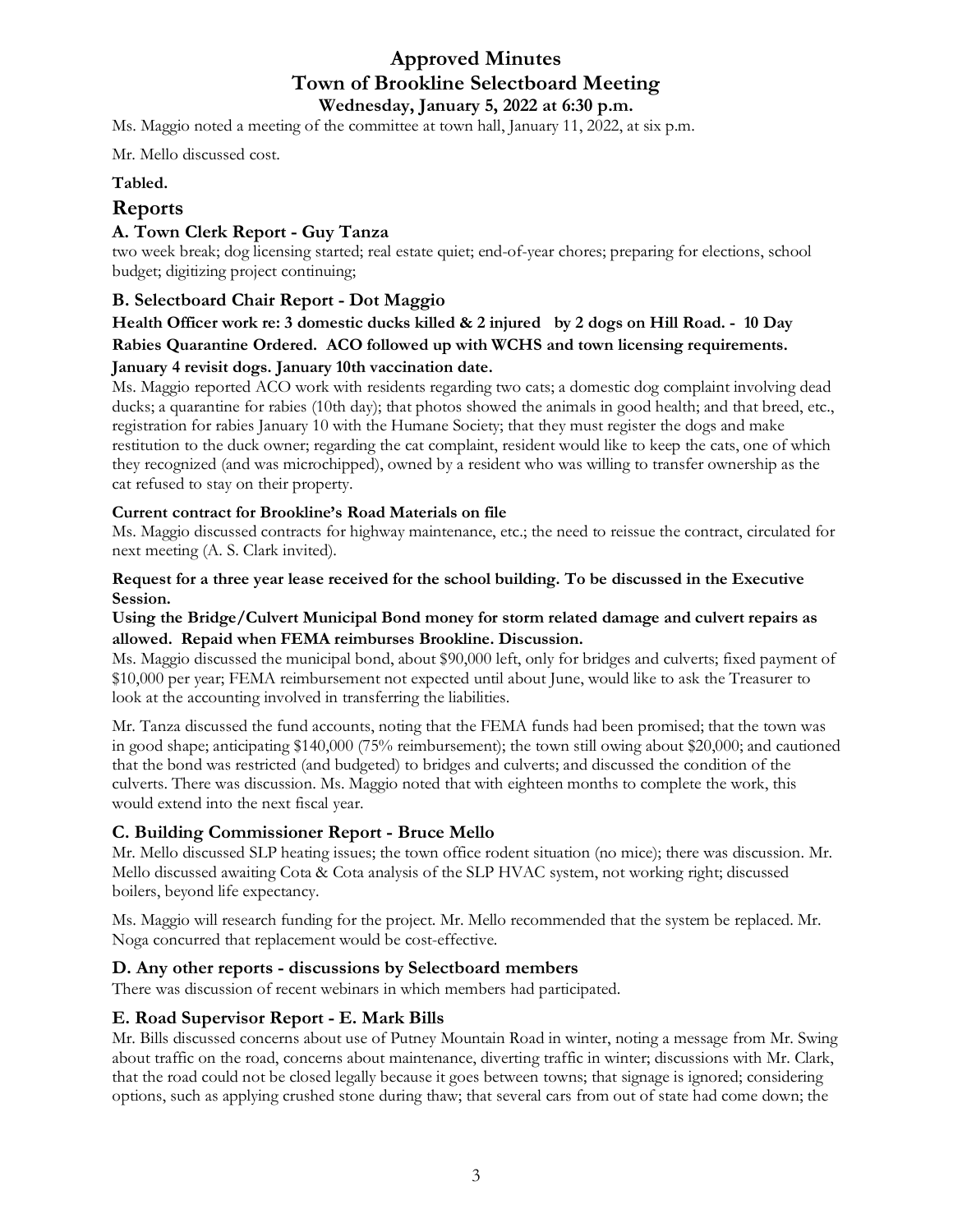shady areas had ice; coming over the top it was difficult to stop. Mr. Jones suggested communication with VTRANS for ideas; there was discussion; signage saying no maintenance; concerns about liability; it was noted that Putney Mountain was a VAST snowmobile trail. There was discussion of dated signs.

Mr. Bills discussed mud season, earlier than usual; repairing ruts leaves bigger ruts; at freezing point it can be scraped, or crushed stone applied; and discussed stockpile incursions, stone coming from Jamaica (Cersosimo) ends until April; consulted with them about applying stone immediately that will hold in the Spring; and would visit the pit before closing to apply stone right away; coordinating with Mr. Clark, monitoring the roads morning and night; and noted that the material forms a good base.

#### **Current road conditions**

There was discussion of an excavator lease for Summer culvert and FEMA-related repairs. Mr. Bills discussed machinery bookings, having reserved an over-rail mower \$3,200/week for the first mowing, first week of July; and looking at other machines that may include a mower, will report if a promising arrangement is found.

Ms. Maggio noted 100% FEMA reimbursement for some of that work.

Mr. Bills noted a second load of salt, the bay was full, sand in good shape; and discussed the professionalism and knowledge of FEMA representatives, and that Ms. Maggio had greatly assisted, obtaining GPS data.

Ms. Maggio signed and circulated the Certificate of Highway Mileage, no changes; 4.95 miles of class 2, 11.91 of class three, 1.47 of class 4, one mile of trail; 16.86 total miles of road.

# **Communications**

# **Regular Mail**

Free public library, December 27, 2021, thanks for \$300 appropriation in August.

Valley Cares, donation request.

Vermont, December 23, 2021 Education Grand List, CLA, etc.

## **E-Mail**

- Gary Lavorgna had suggested contacting John Ballou regarding interest in serving on the selectboard.
- Visiting Nurse and Hospice for Vermont and New Hampshire request for appropriation.
- Dan Towler on the pros and cons of the recycling in Brookline

## **Pay Orders**

Ms. Maggio moved to approve Payroll Warrant #2022-26 dated January 2, 2022, in the amount of \$603.69. Second by Mr. Jones. All in favor

It was noted that the Rescue Inc. contract was flat this year, up 1% a year next 2 years. Ms. Maggio discussed the format.

Ms. Maggio moved to approve Accounts Payable Warrant #2022-27 dated January 5, 2022, in the amount of \$19,314.37. Second by Mr. Jones.

## **Set Agenda**

**Special Budget Meeting Wednesday January 12, 2022 @ 6:30 PM (finalize Warning, Voting, budget, for Town Meeting)**

**Regular Selectboard Meeting Wednesday January 19, 2022 @ 6:30 PM** 

**A. (Old Business) The Selectboard may elect to go into an executive session. Review - Discuss - Lease Contract for the school building currently known as Suzy's Little Peanuts Daycare. A motion may be made to find that premature general public knowledge regarding the town's lease contract with Suzy's Little Peanuts owner Suzy Coutermarsh would place the town at a disadvantage, because the selectboard risks disclosing its negotiation strategy if it discusses the proposed contract terms in public.**